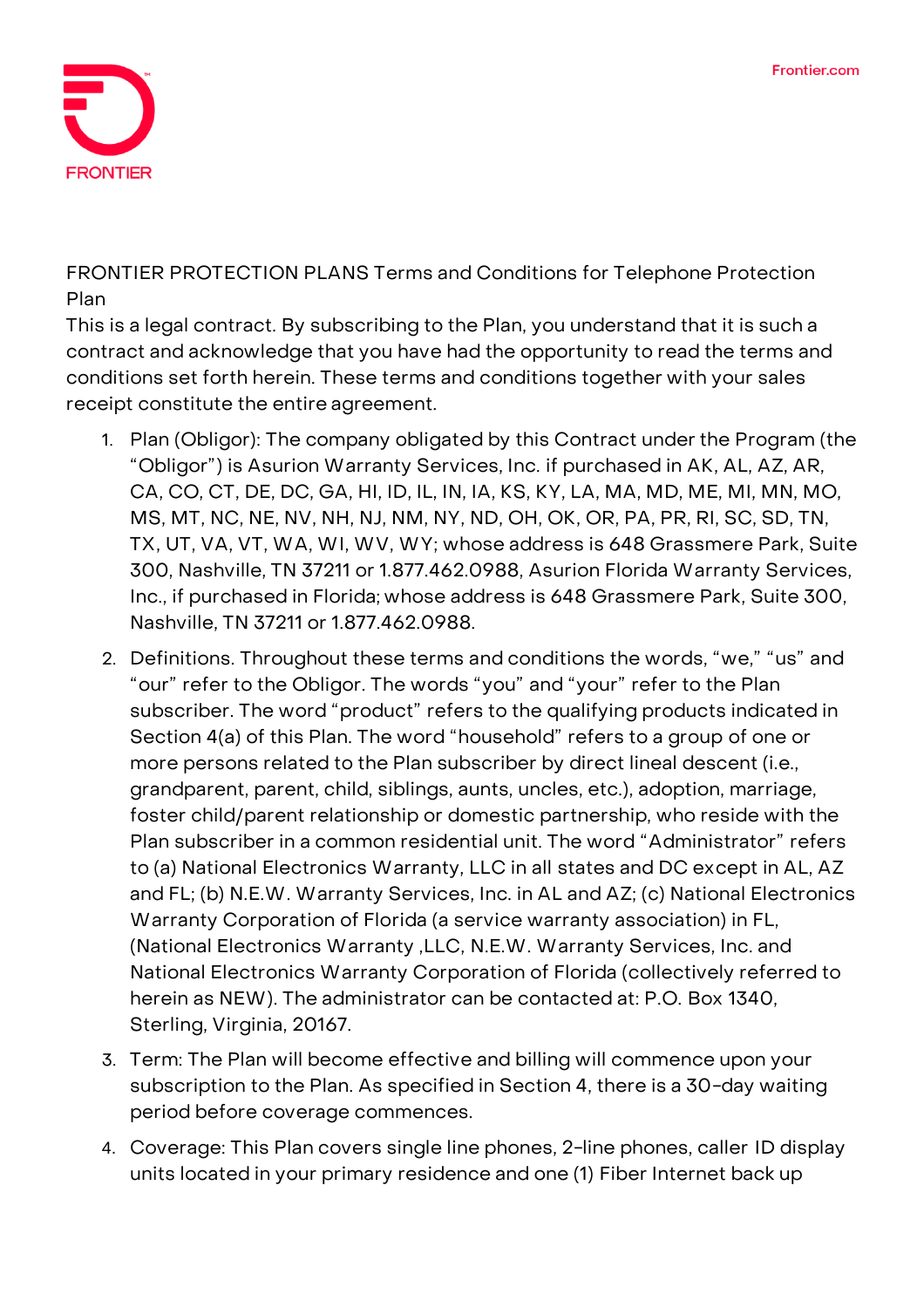

battery per household. **Coverage under the Plan will commence 31 days after your subscription to the Plan. No service will be provided duringthe initial 30 days of the Plan. If the Plan is cancelled, coverage will continue for 30 days after the cancellation date.**

- 5. **Registration:** Registration of this Plan is not required. Changes and/or updates to the list of covered products can be made by updating your online account at the web address cited previously.
- 6. **Plan Limits of Liability (Aggregate Claim Limit):** Under the Plan, you are limited to replacements equal to \$400 in total retail value for claims processed in any twelve-month period, commencing on the date of your first claim. The retail value of any product replacement hereunder shall be equal to the retail value of the replacement product, as determined by us.
- 7. **Your Responsibilities:** This Plan is for your use only and may not be assigned. Products owned by anyone other than you will not be covered by the Plan. Any abuse of the Plan by you, including but not limited to seeking replacement of a product not belonging to you, may result in termination of the Plan upon notice.
- 8. **Payment:** You agree to pay monthly charges for this Plan as such charges may appear on your monthly bill from Frontier Communications Corporation. The monthly rate for the Plan was provided to you at the time you subscribed to the Plan. You may contact your Frontier representative for the current applicable rate for the Plan. Non-payment may result in cancellation of the Plan.
- 9. **If Your Product Needs Service:** In the event a product fails to operate, you may, 30 days after subscription to this Plan, file a claim by telephone at 1.877.462.0988, 24 hours a day, 7 days a week, excluding national holidays. A replacement product will be shipped directly to your billing address along with a return kit and return postage for the defective product. If you fail to return the defective product you may be billed for the replacement product. The product will be replaced with a product comparable in kind and quality subject to the provisions cited herein. We make no representation or warranty that any replacement product will be identical or substantially identical to the product submitted for replacement. Replacement will be with a new or refurbished product, at our sole discretion. Replaced products are warranted by us for 90 days and will be registered automatically as one of the products to be covered under this Plan. During such 90-day period,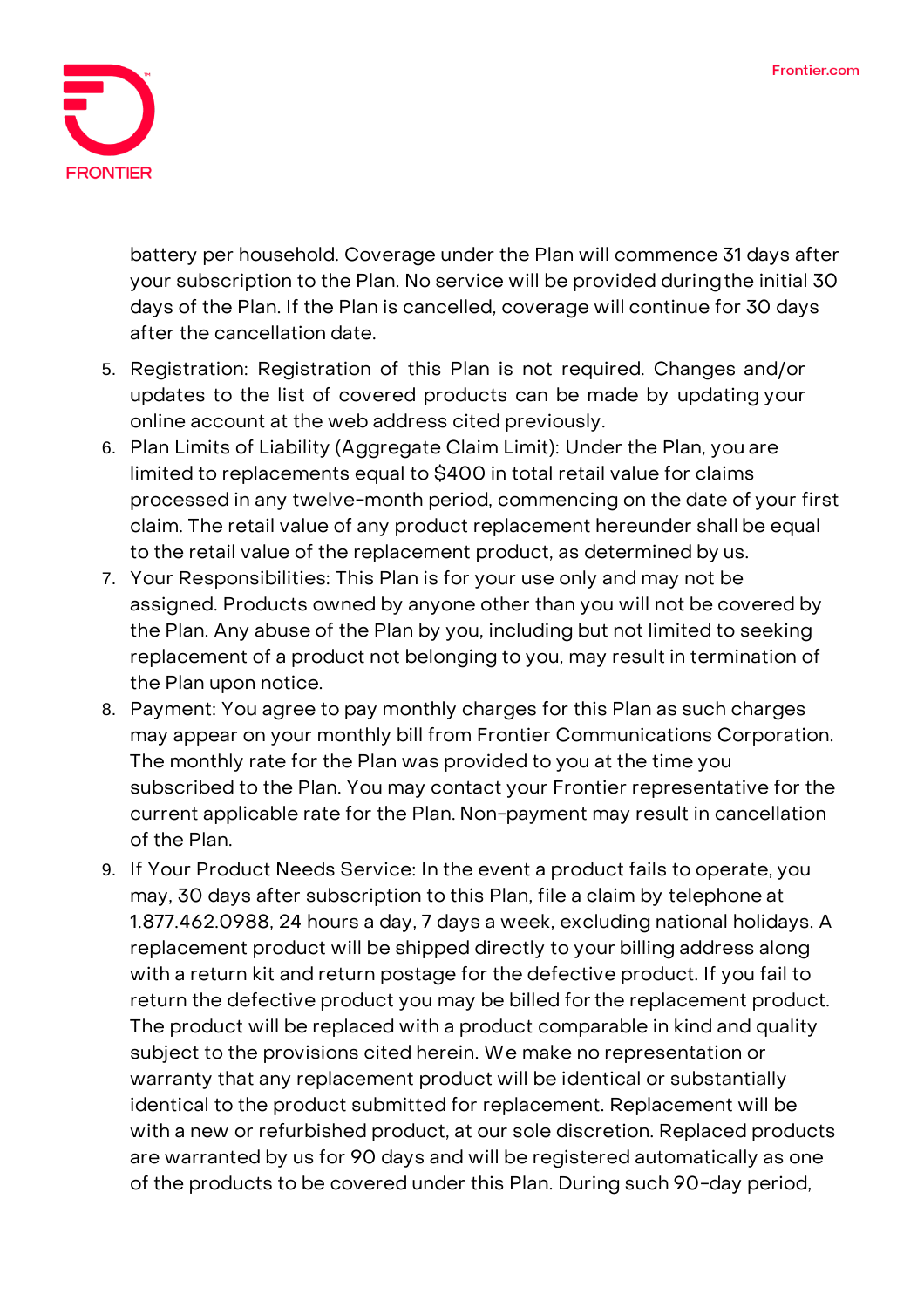

any replacement of such products will not be charged against your aggregate claim limit described above. We reserve the right to receive the benefit of any full or partial manufacturer's warranty or other ancillary coverage remaining on any product covered under this Plan.

- 10. **Availability of Services:** While we try to complete service as quickly as possible, we are not responsible for delays caused by factors beyond our control, including but not limited to, manufacturer's delays, shipment to a service facility or Acts of God.
- 11. **Insurance Securing this Plan.** This Contract is not an insurance policy. This Contract is secured by an insurance policy provided by Liberty Mutual Insurance Company, in the following jurisdictions only: AL, AR, CA, CT, FL, GA, HI, IL, KY, MN, MO, MT, NC, NH, NV, OH, OK, OR, SC, TX, VA, VT, WA, WI, WY and all other states required by law. In NY, this Contract is secured by an insurance policy provided by Liberty Insurance Underwriters Inc. If You reside in one of these listed states and, within sixty (60) days We have not paid a covered claim, provided You with a refund owed or You are otherwise dissatisfied, You may make a claim directly to the insurance company at 175 Berkley Street, Boston, Massachusetts, 02116 or 1.617.357.9500.
- 12. **ExclusionsWhat Is Not Covered:**
	- a. Problems caused by abuse, misuse, improper installation, water damage or customer negligence;
	- b. Pre-existing conditions at the time of your subscription to the Plan;
	- c. Acts of God, including but not limited to floods, fires, earthquakes and the like;
	- d. Decorative telephone sets (e.g., football phones); facsimile machines; leased equipment; cellular phones, pagers, ancillary equipment;
	- e. Telephone accessories including, but not limited to, headsets, cords, and the like;
	- f. Special needs accessories including, but not limited to, handset boosters, visual ring indicators, and the like;
	- g. Routine maintenance and consumable items including, but not limited to, batteries (except for a Fiber Internet back up battery);
	- h. Failure of a Fiber Internet back up battery due to improper use or use with unauthorized products or any Fiber Internet back up battery previously replaced under this Plan or any other Frontier service plan owned by you;
	- i. Rotary or hardwired telephones and VoIP enabled phones;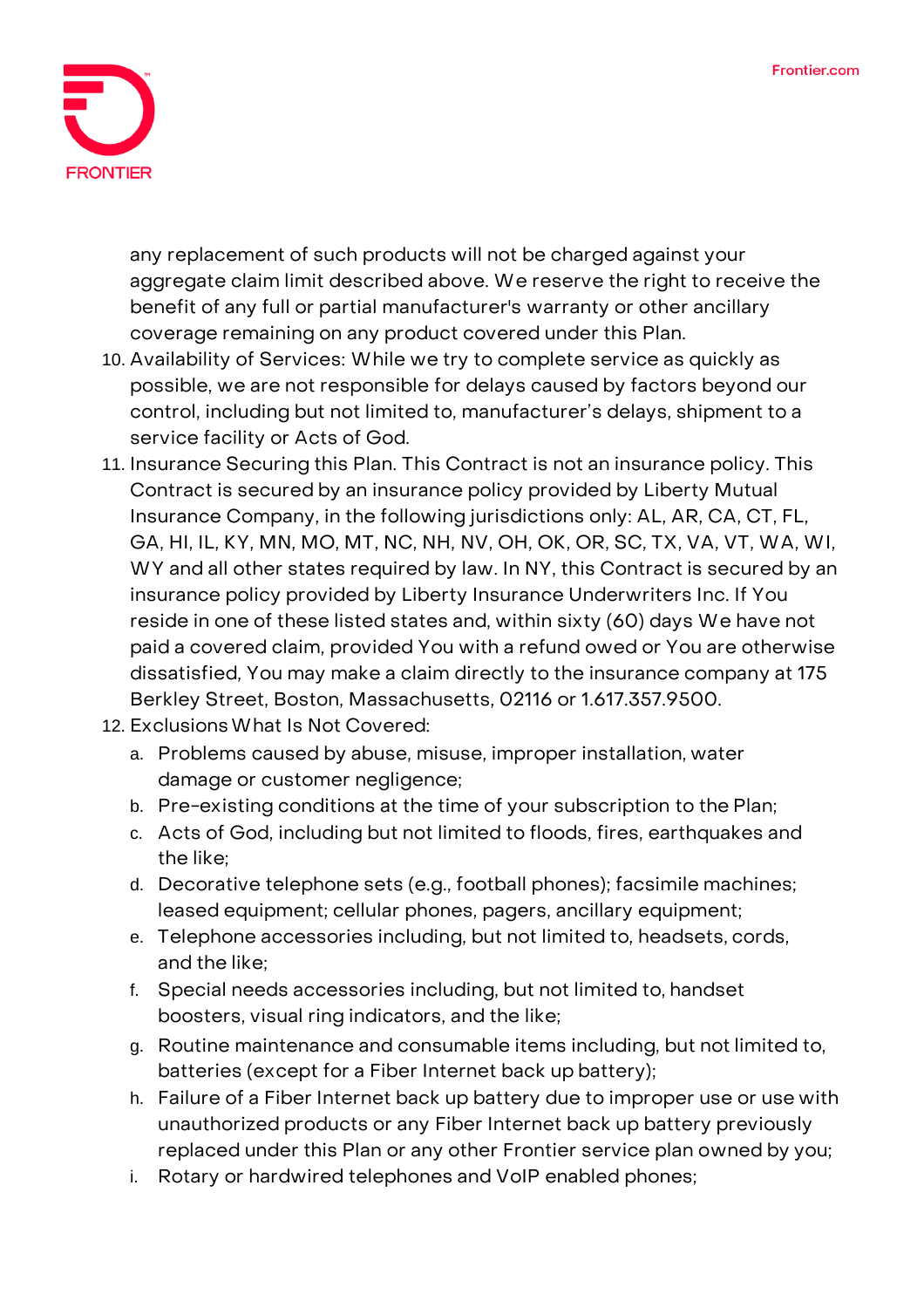

- j. Telephones with 3 or more lines or PBX/Key systems;
- k. Answering machines, telephones with integrated answering machines, and other non-telephone equipment (other than Caller ID display units);
- l. Computer telephony equipment such as monitors, CPUs, modems, microphones, etc.;
- m. Problems associated with dial-up or DSL internet connections;
- n. Theft or loss; or
- o. Failures, or parts and/or labor costs incurred as a result of a manufacturer's recall.
- 13. **Renewal:** This Plan automatically renews from month to month until cancelled.
- 14. **Transfer:** This Plan is not transferable to another party.
- 15. **Cancellation:** This Plan is provided on a month-to-month basis and can be canceled by you at any time for any reason by notifying Frontier's local business office (or other number that Frontier may designate for such purpose). We may elect not to renew the Plan upon 30 days written notice to you. Upon any termination or cancellation by you or us, you will have coverage provided, at no cost from the date of termination or cancellation plus an additional thirty (30) days. All claims under this Plan must be reported to us within thirty (30) days after cancellation of the Plan.
- 16. **Changes to the Plan:** FRONTIER MAY CHANGE THE MONTHLY CHARGE FOR THE PLAN, THE ADMINISTRATION OF THE PLAN, OR THESE TERMS AND CONDITIONS FROM TIME TO TIME UPON THIRTY (30) DAYS WRITTEN NOTICE TO YOU. SUCH NOTICE MAY BE PROVIDED AS A MESSAGE PRINTED ON THE FRONTIER BILL, IN A SEPARATE MAILING OR EMAIL, OR BY ANY OTHER REASONABLE METHOD AT FRONTIER'S DISCRETION. IF YOU DO NOT AGREE TO THE MODIFIED CHARGES OR TERMS OF THE AGREEMENT, OR THE MODIFIED ADMINISTRATION OF THE PLAN, YOU MAY CANCEL THE PLAN BY NOTICE TO FRONTIER AT ANY TIME IN ACCORDANCE WITH THESE TERMS AND CONDITIONS. THE PAYMENT OF APPLICABLE CHARGES BY YOU, OR A REQUEST FOR SERVICE UNDER THE PLANS, AFTER RECEIVING SUCH NOTICE OF A CHANGE IN THE CHARGES OR OTHER TERMS AND CONDITIONS WILL BE DEEMED TO BE ASSENT BY YOU TO THE CHANGE (S) IN THE CHARGES, TERMS OR CONDITIONS.
- 17. **Limitation of Liability:** Our liability for any negligence, error, mistake, or omission regarding the Plan or replacement of product(s) under the Plan is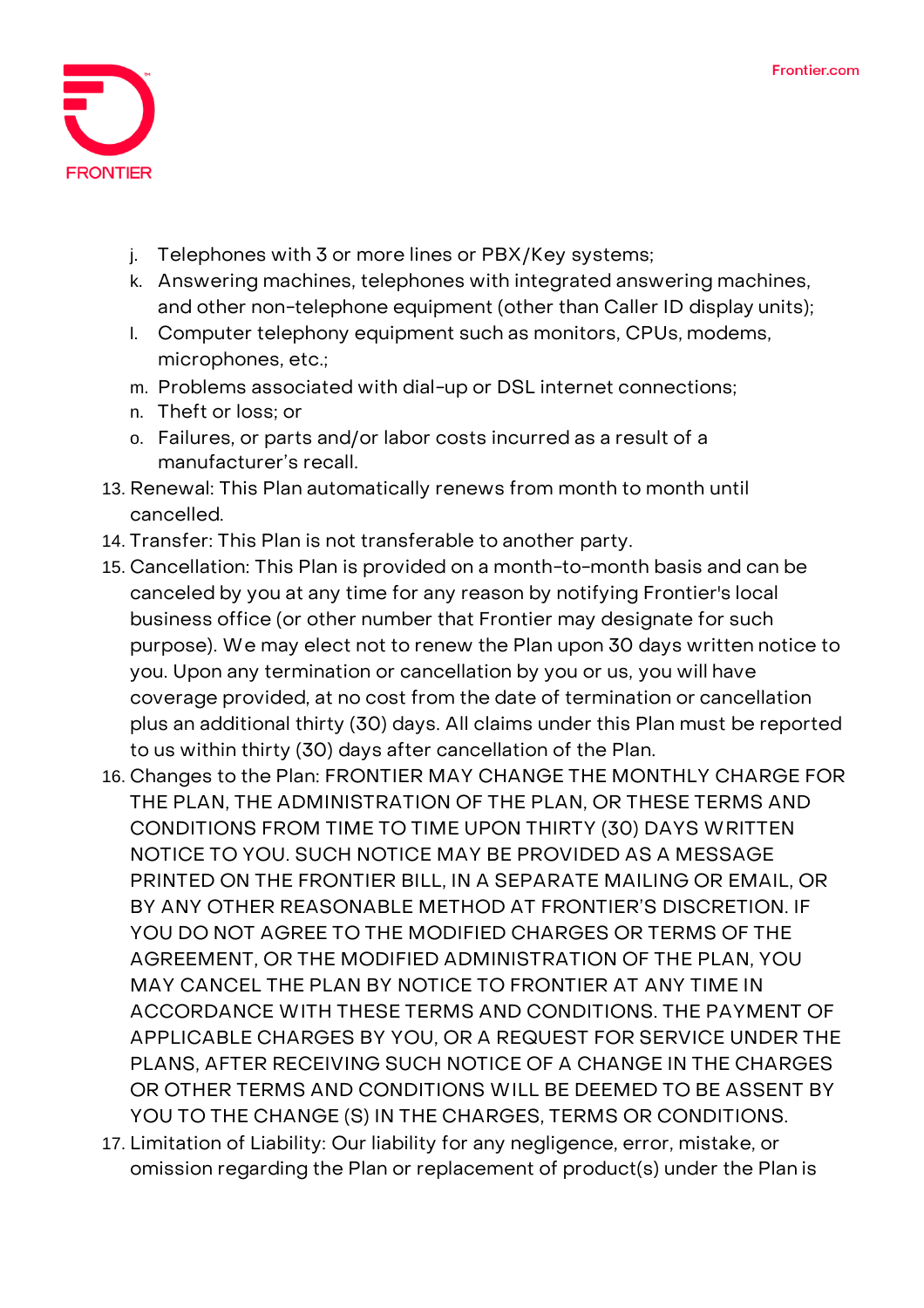

limited to a correction of any such error, mistake or omission. If such a correction is not possible, our liability will be limited to charges for the applicable month paid to Frontier pursuant to the Plan. Any refund must be requested by you. IN NO EVENT WILL THE PLAN OBLIGOR, FRONTIER OR THE ADMINISTRATOR BE LIABLE FOR INDIRECT, INCIDENTAL OR CONSEQUENTIAL DAMAGES INCLUDING BUT NOT LIMITED TO PERSONAL INJURIES OR LOSS OF INCOME ARISING OUT OF OR CONNECTED TO THE PROVISION OF THE PLAN REPLACEMENT OF PRODUCTS UNDER THE PLAN AND CAUSED BY NEGLIGENCE, ERROR, MISTAKE OR OMISSION ON THE PART OF THE PLAN OBLIGOR, ADMINISTRATOR OR FRONTIER OR THEIR EMPLOYEES, AGENTS OR SUBCONTRACTORS.

- 18. **Force Majeure:** We shall not be held responsible for any delay or failure in performance of any part of this Plan to the extent that such delay or failure is caused by fire, flood, explosion, war, strike, embargo, government requirement, regulatory agency requirement civil or military authority, act of God, or other similar causes beyond our control. If any such condition occurs, we may elect to terminate this Plan immediately without notice.
- 19. **Non-waiver:** Our failure in any circumstance to require strict adherence to any term or condition set forth herein shall not be deemed a waiver by us of any such term or condition under any other circumstance or of any other term or condition set forth herein.

**If You Reside In One Of The Following States, These Provisions Apply To You:**

**Alabama:** If you cancel this Plan within thirty (30) days of the receipt of this Plan, you shall receive a full refund of the Plan purchase price.

**Arizona:** N.E.W. Warranty Services, Inc., located at 300 South Riverside Plaza, Chicago, IL 60606, is the administrator of this Plan. If your written notice of cancellation is received prior to the expiration date, the Administator shall refund the remaining pro-rata price, regardless of prior services rendered under the Plan. The pre-existing condition exclusion does not apply to conditions occurring prior to the sale of the consumer product by us, our assignees, subcontractors and/or representatives.

**California:** You may cancel this Plan for any reason at any time. To cancel it, submit your request in writing to Warranty Corporation of America at 3110 Crossing Park Road, Norcross GA 30071. For all products other than home appliances and home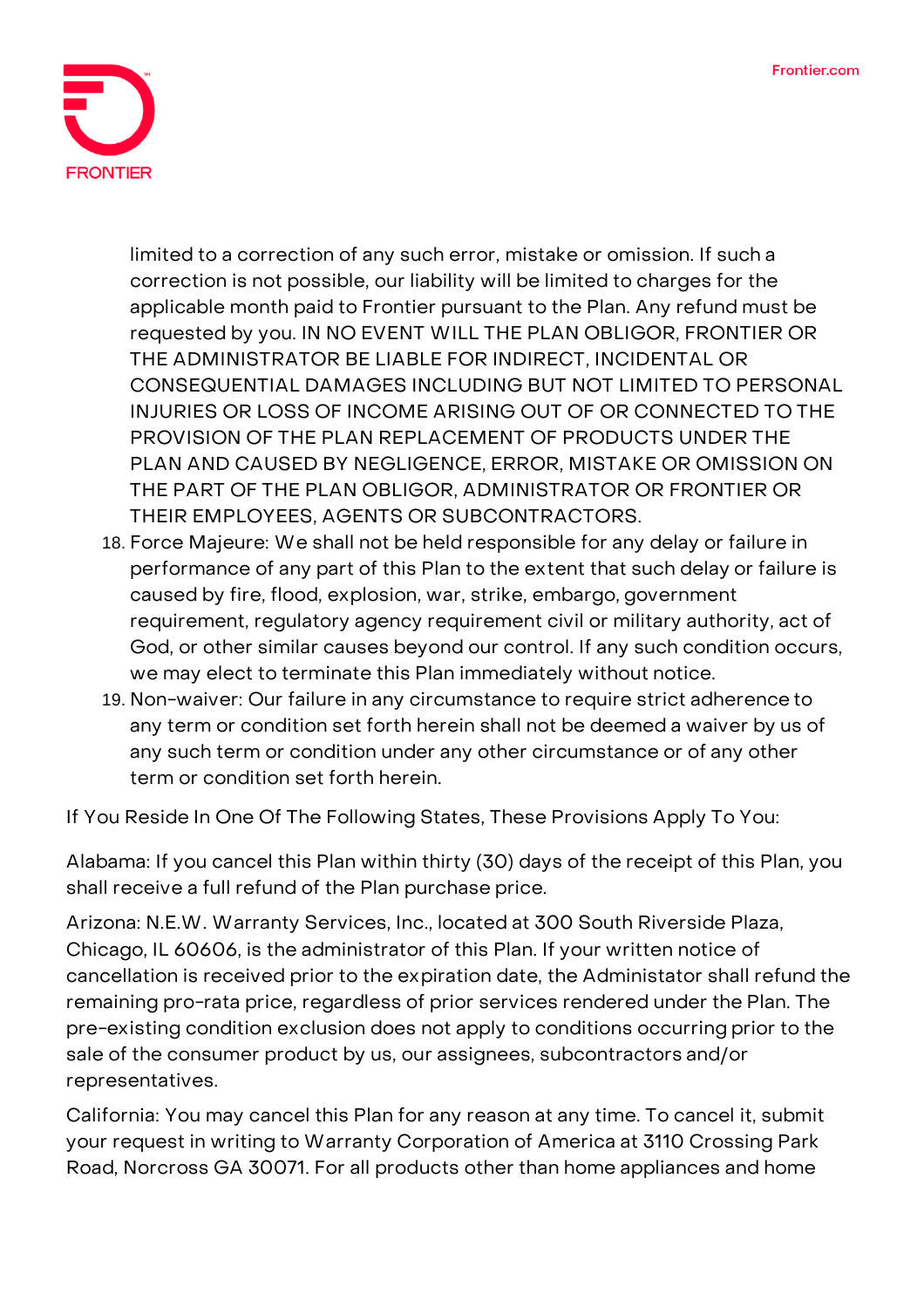

electronic products, the Cancellation provision is amended as follows: If this Plan is cancelled: (a) within sixty (60) days of the receipt of this Plan, you shall receive a full refund of the price paid for the Plan provided no service has been performed, or (b) after sixty (60) days, you will receive a pro rata refund, less the cost of any service received.

**Connecticut:** The expiration date of this Plan shall automatically be extended by the duration that the product is in our custody while being repaired In the event of a dispute with the administrator, you may contact The State of Connecticut, Insurance Department, PO Box 816, Hartford, CT 06142-0816, Attn: Consumer Affairs. The written complaint must contain a description of the dispute, the purchase price of the product, the cost of repair of the product and a copy of the Plan.

**Florida:** The Plan shall be cancelled by us for fraud or material misrepresentation, including but not limited to commercial or rental use. Unauthorized repair or replacement of covered equipment shall result in the cancellation of the Plan by us. In the event of cancellation by us, written notice of cancellation shall be mailed to you not less than sixty (60) days before cancellation is effective. This Plan can be cancelled by you at any time for any reason by mailing or delivering to us notice of cancellation. If the Plan is cancelled: (a) within thirty (30) days of the receipt of the Plan, you shall receive a full refund of the price paid for the Plan provided no service has beenperformed, or (b) after thirty (30) days, you will receive a refund based on 100% of unearned pro rata premium less any claims that have been paid or less the cost of repairs made by us. If we cancel the Plan, the return premium is based upon 100% ofthe unearned pro rata premium.

**Georgia:** This Plan shall be non-cancelable by us except for fraud, material misrepresentation, or failure to pay consideration due therefore. The cancellation shall be in writing and shall conform to the requirements of Code 33-24-44. You may cancel at any time upon demand and surrender of the Plan and we shall refund the excess of the consideration paid for the Plan above the customary short rate for the expired term of the Plan. This Plan excludes coverage for incidental and consequential damages and pre-existing conditions only to the extent such damages or conditions are known to you or reasonably should have been known to you.

**Illinois:** You may cancel this Plan: a) within thirty (30) days after its purchase if no service has been provided and a full refund of the Plan price, less a cancellation fee not to exceed the lesser of ten percent (10%) of the Plan price or fifty dollars (\$50.00); or b) at any other time and a pro rata refund of the Plan price for the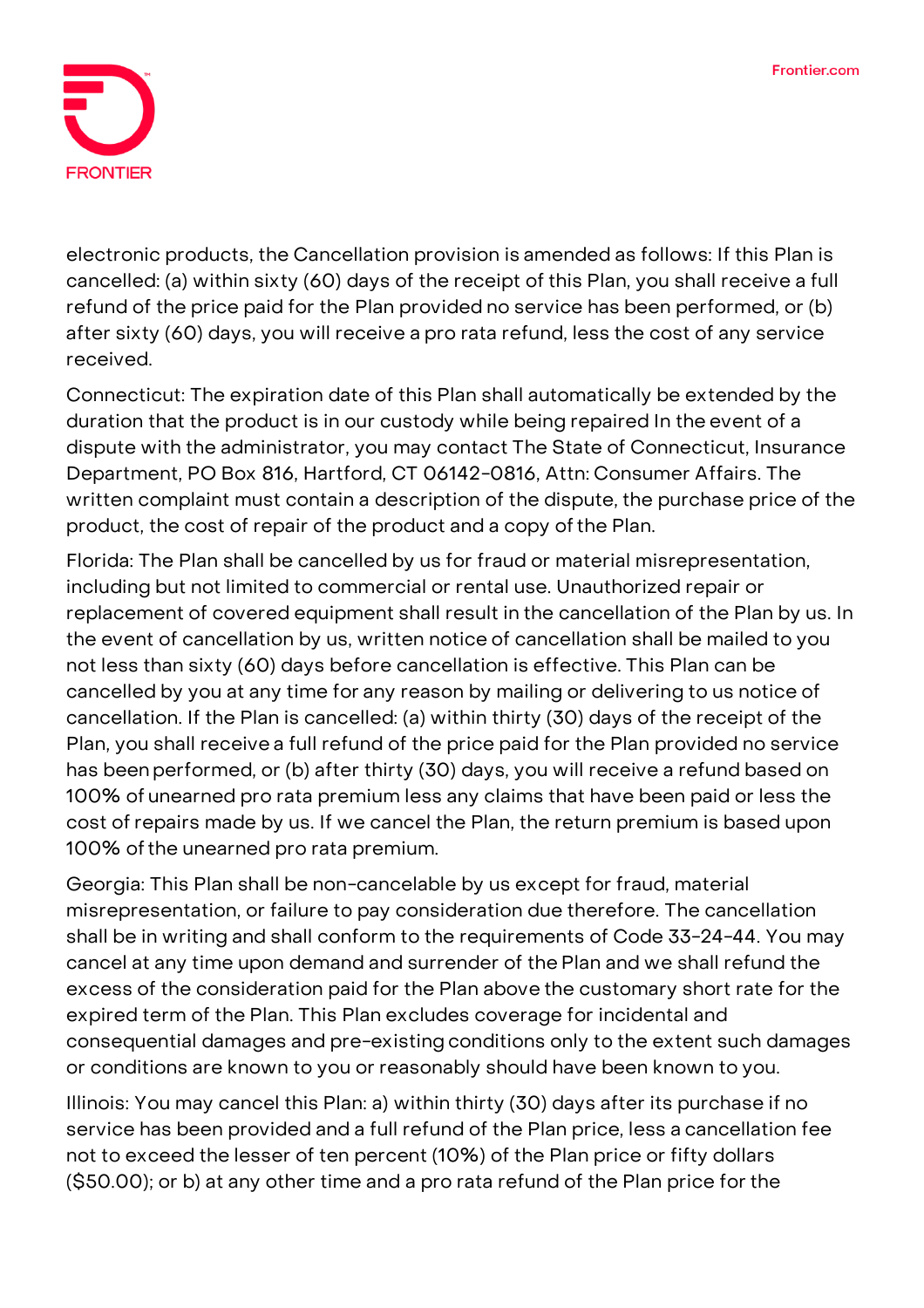

unexpired term of the Plan, based on the number of elapsed months less the value of any service received, and the cancellation fee not to exceed the lesser of ten percent (10%) of the Plan price or fifty dollars (\$50.00). Normal wear and tear is covered under this Plan.

**Nevada:** If the Plan is cancelled, no deduction shall be made from the refund for the cost of any service received. This Plan may be cancelled due to unauthorized repairs which results in a material change in the nature or extent of the risk, occurring after the first effective date of the current policy, which causes the risk of loss to be substantially and materially increased beyond that contemplated at the time the policy was issued or last renewed. This Plan will be considered void and we will refund you the purchase price of the Plan if you have not made a claim under this Plan and you have returned the Plan to us a) within 20 days after the date we have mailed the Plan to you, b) within 10 days after you have received the Plan if the Plan was furnished to you at the time the Plan was purchased, or c) within a longer time period if specified in the Plan. If we fail to pay the cancellation refund within forty-five (45) days of your written request, we will pay you a penalty of ten percent (10%) of the Plan purchase price for each thirty (30) day period or portion thereof that the refund and any accrued penalties remain unpaid. If we cancel this Plan, no cancellation fee will be imposed.

**New Hampshire:** In the event you do not receive satisfaction under this Plan, you may contact the New Hampshire Insurance Department, 21 South Fruit St, Suite 14, Concord, NH 03301 or 1.800.852.3416.

**New Mexico:** If this Plan has been in force for a period of seventy (70) days, we may not cancel before the expiration of the Plan term or one (1) year, whichever occurs first, unless: (1) you fail to pay any amount due; (2) you are convicted of a crime which results in an increase in the service required under the Plan; (3) you engage in fraud or material misrepresentation in obtaining this Plan; (4) you commit any act, omission, or violation of any terms of this Plan after the effective date of this Plan which substantially and materially increase the service required under this Plan; or (5) any material change in the nature or extent of the required service or repair occurs after the effective date of this Plan and causes the required service or repair to be substantially and materially increased beyond that contemplated at the time you purchased this Plan.

**North Carolina:** The purchase of this Plan is not required either to purchase or to obtain financing for a home appliance.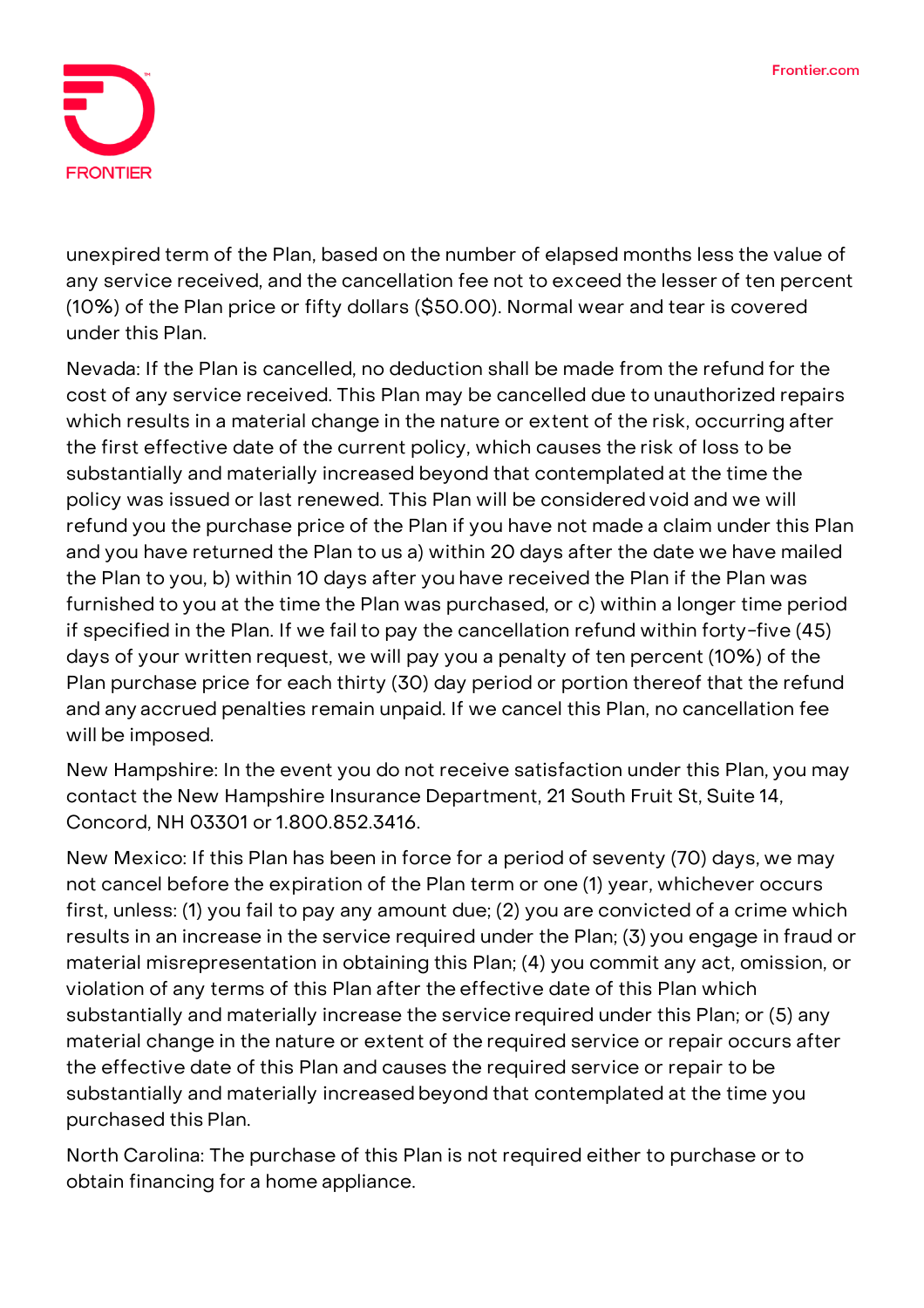

**Oklahoma:** The "Cancellation" section is deleted and replaced by the following: You may cancel this contract at any time by surrendering it or providing written notice to the retailer at the address where You purchased this Contract. You many also cancel this Contract by surrendering it or providing written notice to

N.E.W. at the address listed below. You may cancel this Contract for any reason. In the event You cancel this Contract within 30 days of receipt of the Contract, You shall receive a full refund of any payments made by You under this Contract. In the event You cancel this Contract after 30 days of receipt of this Contract, You shall receive a refund based upon 90% of the unearned pro-rata premium less an administrative fee not to exceed 10% of the unearned pro-rata premium or \$25, whichever is less, and less the cost of claims paid. We or N.E.W. may not cancel this Contract except for fraud, material misrepresentation or non- payment by You; or if required to do so by any regulatory authorization. If we or N.E.W. cancel this Contract, You shall receive a refund of 100% of the unearned pro-rata premium. We or N.E.W. may not cancel this Contract without providing You with written notice at least thirty days prior to the effective date of cancellation. Such notice shall include the effective date of cancellation and the reason for cancellation. The following sentence is added to this contract: Coverage afforded under this contract is not guaranteed by the Oklahoma Insurance Guaranty Association. Oklahoma service warranty statutes do not apply to commercial use references in this Contract.

South Carolina: You are entitled to a "Free Look" period for this Plan. If you cancel this Plan within 30 days of receipt of this Plan, you shall receive a full refund of the Plan purchase price. If we fail to pay the cancellation refund within forty-five (45) days of your written request, we will pay you a penalty of ten percent (10%) of the Plan purchase price for each thirty (30) day period or portion thereof that the refund and any accrued penalties remain unpaid. To prevent any further damage, please refer to the owner's manual. In the event the service Plan provider does not provide covered service within (60) days of proof of loss by the Plan holder, the Plan holder is entitled to apply directly tothe Insurance Company. If the Insurance Company does not resolve such matters within sixty (60) days of proof of loss, they may contact the SC Department of Insurance, P.O. Box 100105, Columbia, SC 29202-3105, 1.800.768.3467.

**Texas:** If you purchased this Plan in Texas, unresolved complaints concerning a provider or questions concerning the registration of a service Plan provider may be addressed to the Texas Department of Licensing and Regulation, P.O. Box 12157,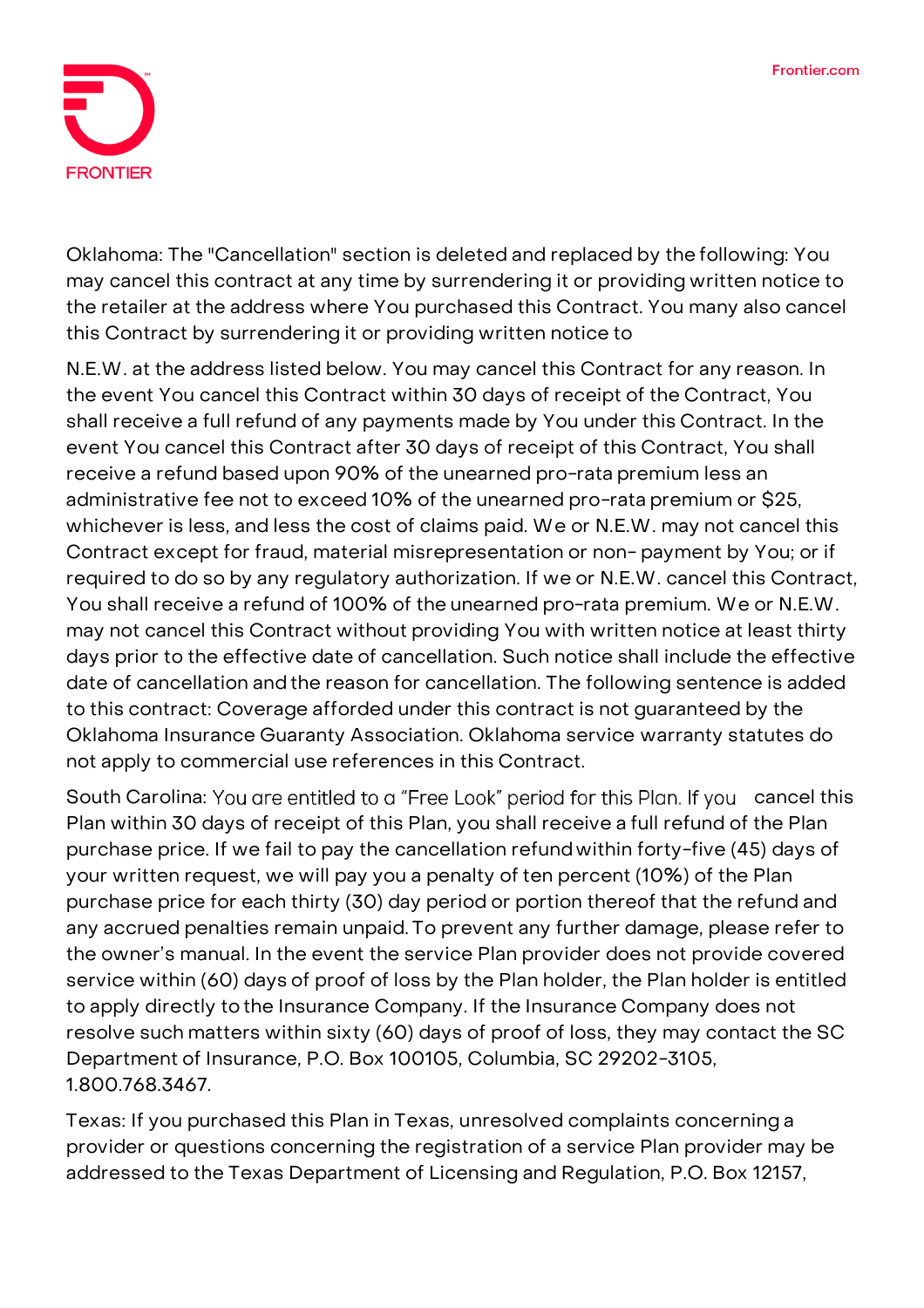

Austin, Texas 78711, telephone number 1.512.463.6599 or 1.800.803.9202. You may apply for reimbursement directly to the insurer if a refund or credit is not paid before the forty-sixth (46th) day after the date on which the Plan is returned to the provider.

**Utah: NOTICE.** Coverage afforded under this Plan is not guaranteed by the Utah Property and Casualty Guarantee Association. This Plan may be cancelled due to unauthorized repair which results in a material change in the nature or extent of the risk, occurring after the first effective date of the current policy, which causes the risk of loss to be substantially and materially increased beyond that contemplated at the time the policy was issued or last renewed. Failure to notify within the prescribed time will not invalidate the claim if you can show that notification was not reasonably possible. If we cancel this Plan due to fraud or material misrepresentation, you will be notified 30 days prior to the Plan cancellation. If we cancel this Plan due to nonpayment, you will be notified 10 days prior to the plan cancellation.

**Washington:** You may make a claim directly to the insurance company at any time.

**Wisconsin: THIS PLAN IS SUBJECT TO LIMITED REGULATION BY THE WISCONSIN OFFICE OF THE COMMISSIONER OF INSURANCE.** This Plan shall not be cancelled due to unauthorized repair of the covered equipment, unless we are prejudiced by your failure to obtain such authorization. We will not exclude unauthorized repair of the covered equipment, unless we are prejudiced by your failure to obtain such authorization. If you cancel this Plan, no deduction shall be made from the refund for the cost of any service received. This Plan is backed by a contractual liability policy with limits of liability of \$5,000 per claim and \$25,000 in aggregate per Plan.

**Wyoming:** This Plan will be considered void and we will refund you the full purchase price of the Plan or credit your account if you have not made a claim under this Plan and you have returned the Plan to us a) within 20 days after the date we have mailed the Plan to you, b) within 10 days after you have received the Plan if the Plan was furnished to you at the time the Plan was purchased, or c) within a longer time period if specified in the Plan. A ten percent (10%) penalty per month shall be added to a refund that is not paid or credited within forty-five (45) days after return of the Plan to us. The right to void the Plan provided in this subsection applies only to the original Plan purchaser and is not transferable. If we cancel this Plan for reasons other than nonpayment, a material misrepresentation made by you to us or because of a substantial breach of duties by you relating to the product or its use, we will mail a written notice to you at least ten (10) days prior to cancellation. The notice of cancellation shall state the effective date of cancellation and the reason for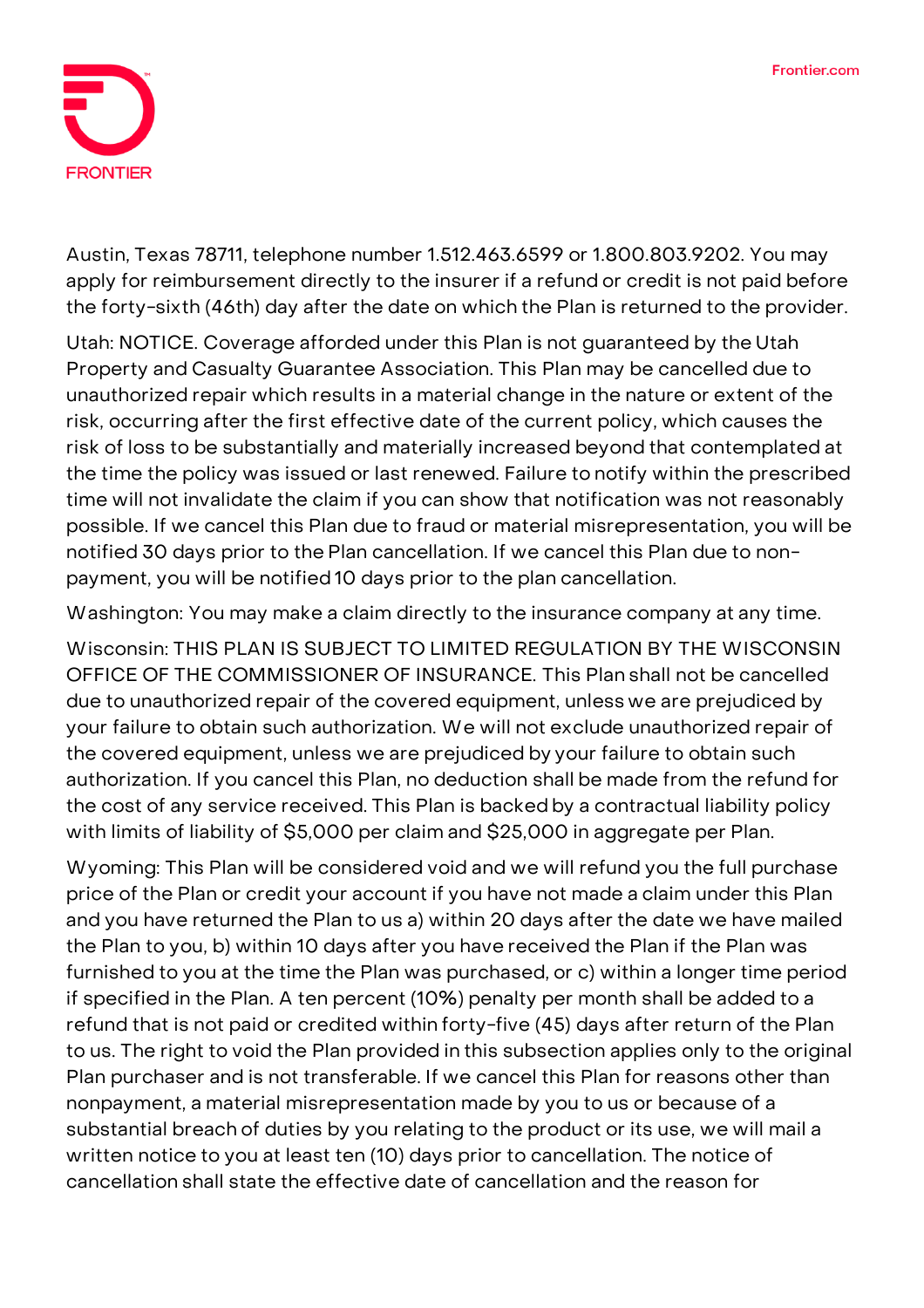Frontier.com



cancellation. In the event covered service is not provided by us within sixty (60) days of proof ofloss by you, you are entitled to apply directly to the reimbursement insurance company.